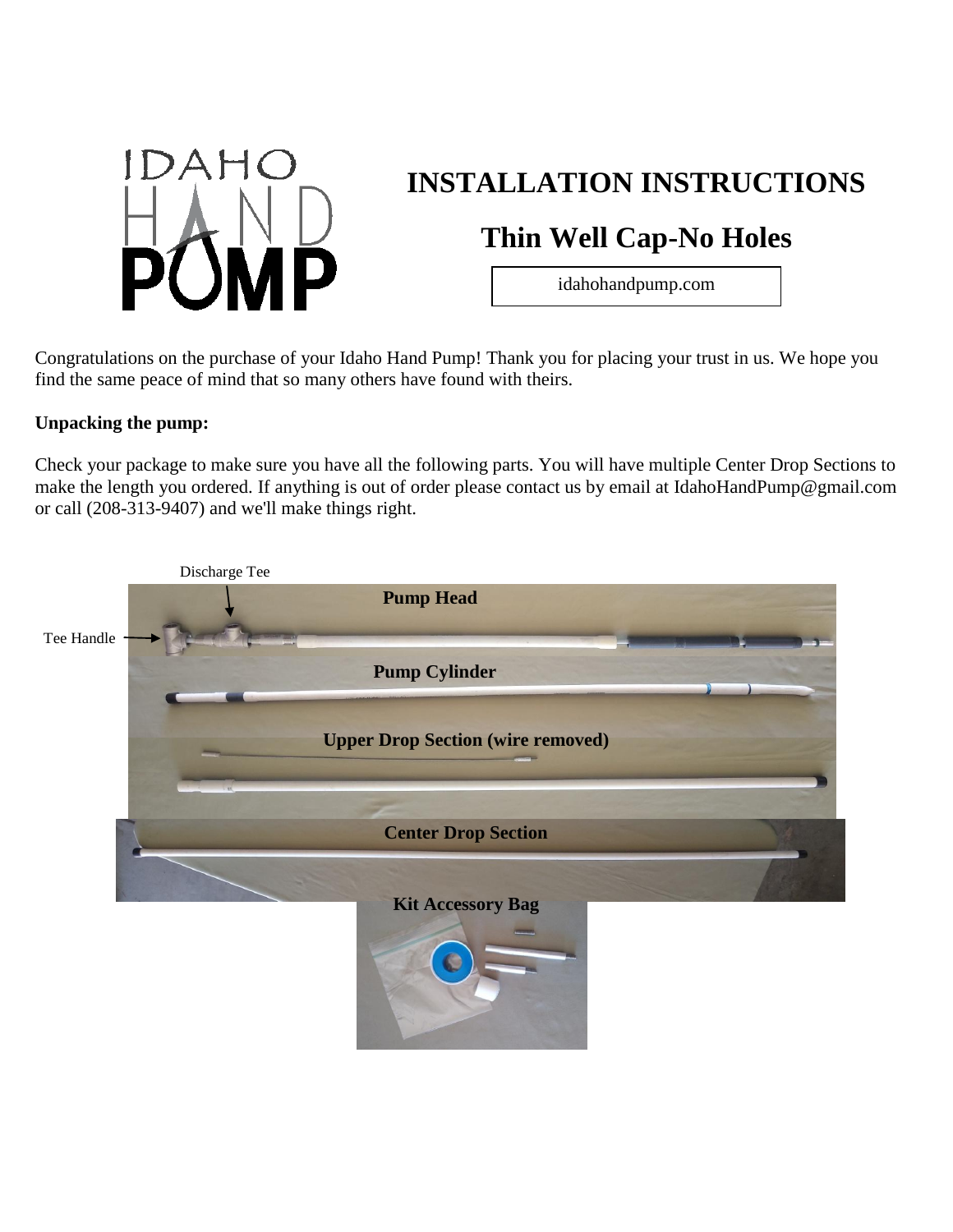## **Getting Started:**

We highly recommend watching the assembly and installation video posted on our website or on **YouTube** as "Idaho Hand Pump - Installation thru thin cap".

**IMPORTANT!!** Before removing your well cap, turn off the power supply to the pump. Prior to beginning your assembly, remove the well cap and make sure you have a clear enough passage to install the pump.

After you find the optimal passage to go down your well, take the cap and drill a **¾ in. hole** in line with this opening (if possible, the flattest place on the cap is best). A step drill bit works well for this in most metals. If the cap is more than 3/8" thick, thin it on the **underside** with a larger drill bit. A final thickness of 1/4" is ideal. Thread the hole with a **1/2" pipe tap** (1/2"- 14 NPT) using either an impact wrench (much easier), or a standard wrench or socket. Keep the tap as straight as possible, stopping and inspecting for straightness as you go. **Gentle** side pressure while tapping during the first threads will straighten the tap. Lubricating the tap with cutting oil will help it go more smoothly. Take the tap about ¾ of the way through and come back out to check for size (some taps are slightly oversized). If the threads are still too tight to get the ½ x 3 nipple through then hand thread the tap back into the hole and take it the rest of the way through as you were before, otherwise go ahead with step 2.

2. Locate the Pump Head. The small rubber ring holding the assembly together can be discarded. Remove the PVC handles and spout (gray 4" pieces), and 2 ft piece of PVC pipe which are slipped onto the Pump Head assembly. Set them aside. Remove the ½ x 3 metal nipple from the fiberglass rod, tape it well with Teflon tape, and screw it into the cap from the bottom side as far as possible using a pipe wrench or vice grips. There should be 3/8" or more of threads sticking out of the top of the cap. Wrap those threads with Teflon tape in a clockwise direction.

3. Unscrew the top metal Tee Handle from the Pump Head and slide the center Discharge Tee with nipple down off the fiberglass rod (the Tee Handle will stay attached to the fiberglass rod). Attach the Discharge Tee to the threads coming out of the top of the cap with the stainless nipple pointing upward. Tighten the Discharge Tee until the discharge hole is pointing where you want your water to discharge. Wrap Teflon tape around the threads of the metal nipple sticking down from the bottom side of the cap. Add the 2 ft PVC pipe that you removed earlier to this nipple. Use a wrench or vice grips to hold onto the Discharge Tee and another wrench or pliers to tighten the PVC pipe just until snug. Do not over tighten. Slide the fiberglass rod through the assembly from the top side of the cap.

## **Assembling the drop pipe:**

When you are ready to start assembly, you'll need to make sure you have adequate room to lay the pump out on the ground near your well. If you're assembling a long pump, it may be assembled in a loop but keep the bends wide so as not to over stress the PVC pipe. Once again, **we highly recommend watching the video on our website or on YouTube as** "Idaho Hand Pump - Installation thru thin cap."

1. Start by separating the Center Drop Sections (6'8") with red caps on one end into a pile being careful to keep the cap end down so the wires don't all spill out. Make sure you have the right number of sections for the depth of your well. It may help to remember that a combination of 3 center sections is equal to 20 ft.

2. The Idaho Hand Pump will be assembled starting from the bottom and working up. Locate the Pump Cylinder. It has a black cap on one end and a strainer at the other with a gray PVC piece close to the capped end. We recommend covering the strainer to keep debris out while assembling, but **BE SURE TO REMOVE THE COVERING BEFORE INSERTING INTO THE WELL**. Remove the six inch long PVC extension piece screwed into the gray piece on top of the cylinder by unscrewing it. DO NOT THROW IT AWAY! This part **may** be required later in the assembly (step 7).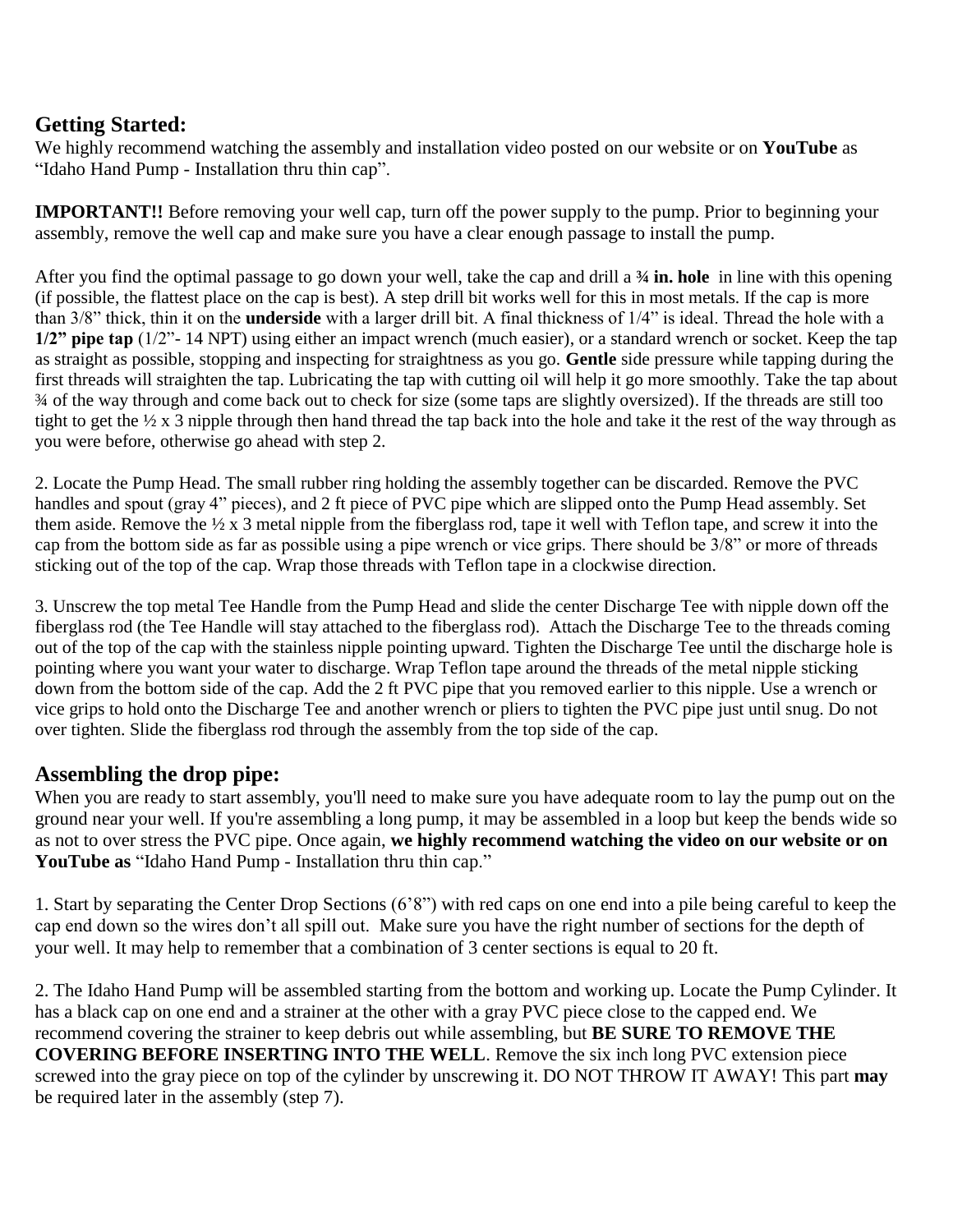\*You may choose to use the black caps covering the male ends of the pipes during shipping to cover your handle ends.

3. Join the Pump Cylinder and the female end of a Center Drop Section. This is done by first threading together the internal wire lift rods. Use 2 sets of pliers to screw the ends together tightly. Always apply Teflon tape to male PVC threads before threading a joint, clockwise direction. Thread the PVC pipe of the Pump Cylinder and the Center Drop Section together. Once the pieces are hand tight, take two pairs of pliers and tighten until snug (be careful not to over tighten.)

NOTE: There should be little or no threads visible when done correctly.

4. Remove the caps and apply Teflon tape to all the male ends of the Center Drop Sections. Thread the wire lift rods and PVC pipes together as previously done in step 3. Continue adding Center Drop Sections until the correct number are installed to reach your desired length.

5. Locate the Upper Drop Section (5 ft). It should be the only section left besides any unused center sections. It has a sliding piece of PVC on one end and is shorter than the Center Drop Sections. The wire lift rod in this section is much shorter than the PVC pipe for this section, unlike previous sections where the lift rod and PVC were the same length. Remove the wire lift rod from the pipe and join it to the wire lift rod of the last Center Drop Section, being careful not to bend the wire. Straighten the wire if necessary.

6. Pull the wire lift rod upwards out of the assembled pipes until it stops. Lay the Upper Drop Section parallel to the lift rod wire as if it were connected to the last center section. Check to see how much of the wire rod is extending past the top of the Upper Drop Section. This measurement should be between 18 and 22 inches. Recheck to make sure that you've pulled the wire rod as far as it can go. If you've confirmed that the rod is topped out and you still don't have the wire rod extending at least 18 inches past the top, then you will need to attach 1 or more of the aluminum extension pieces included in your small accessory bag to get the length you need. The end goal is to have a minimum of 18 inches and a maximum of 22 inches of rod exposed when you are done with this step. If this is the case then you can skip step 7.

7. If the wire rod is sticking out more than 22 in., you will need to thread the PVC extender piece that you removed in step 2 onto the top with Teflon tape and re-measure the rod. If the wire rod is under 18 inches long at this point, add aluminum extenders to get to the desired range; 20 inches of lift rod exposed is ideal. At this point, apply Teflon tape to male end of the Upper Drop Section and slide it over the wire lift rod. Screw it onto the last Center Drop Section. The short loose piece of PVC pipe on the bottom is there to cover a weep hole which allows the water to drain down below the frost line, without spraying on the casing. It is a good idea to make sure this 1/16" hole is clear of obstructions.



8. Join the fiberglass rod in the Pump Head and the wire rod in the Upper Drop Section by threading the fiberglass rod onto the exposed section of wire lift rod. Tighten as all other joints. Slide the pump head down along the fiberglass rod until you are able to thread the last two pieces of PVC together. Tape and tighten as all other PVC joints.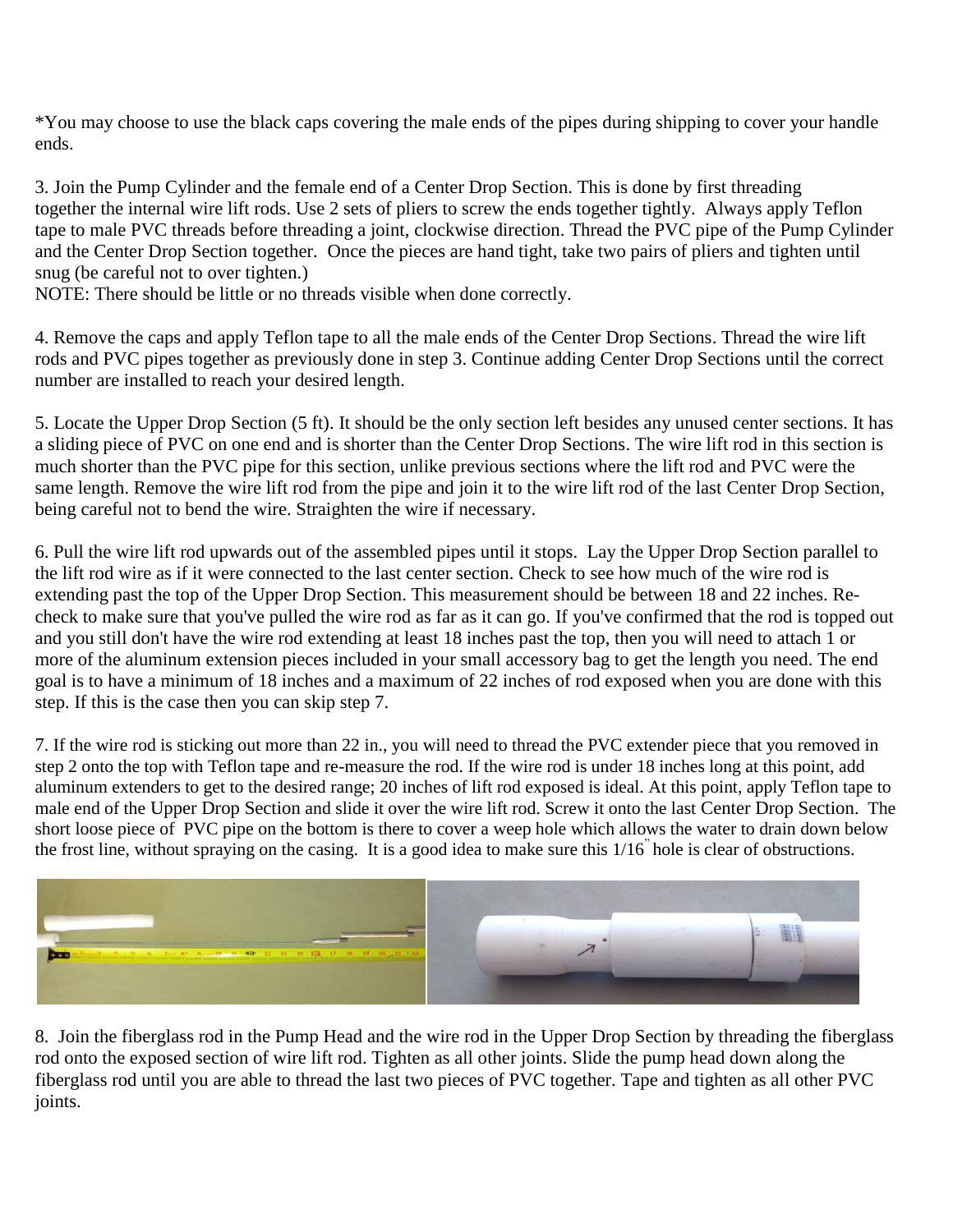9. Push the fiberglass handle all the way down until it contacts the stainless nipple. To lessen the pressure, keep the pipes as straight as possible and you might have another person move and shake the pipes as you are applying downward pressure. If you have a very long pump and could not assemble it in a straight line, you may not be able to get the handle down. Do not exert too much pressure as you could bend the wire. If you cannot get it down, don't worry, the handle should fall as it is installed. Lay the pump head on the ground about 10 feet from your well. (**Optional**: Tie the top of the pump to an extension stick such as a broom handle about 4 feet long to help hold up the last few feet as it goes into the well.) Fill a clean bucket with about 2 gallons of water and about 1/2 cup of bleach. For a clean installation you should use a clean rag dipped in the bleach water to wipe down the pump as it goes into the well. You may want to wear rubber gloves for the washing. Again, **please watch the YouTube video** that was recommended at the beginning, "Idaho Hand Pump - Installation thru thin cap" to make sure you know how to properly insert the pump into the well in order to avoid sharp bends in the PVC. Sharp bends can break the PVC. You will need at least two people to install the pump. Now you are ready to install the pump in your well.

10. Person one needs to stay at the casing and feed in the pipe, wiping it down with the rag from the bleach water. The bleach may stain clothing, so dress accordingly. Person two should stand approximately 10 feet from the casing, pushing the pipes upward into a high arc. Aim for about 8 feet high, so that the pipe is coming straight down as it enters the casing. Don't raise it so high that the pipe flops around. **REMOVE THE COVER FROM THE FILTER** and insert it into the casing. If the pipe catches on an obstruction, you may need to shift the pipe up and down while rotating slightly back and forth to get through. Applying some downward pressure is ok. When person two gets to the pump head end, they should lift it with the extension stick to keep it entering the casing straight. Lower the pump and secure it to the casing.

Note: If the pump needs to be removed for any reason, removal is the reverse process of this step (you don't have to wipe it as you take it out  $\circledcirc$ )

# **Using Your Newly Installed Pump:**

1. Screw the PVC handles and spout into place on the Pump Head. If you've tightened down the Tee Handle, unscrew it from the nipple, then start to pump it up and down. Avoid banging the pump at the top and bottom of your stroke to avoid damage to the threads. You should feel it getting heavier after a few strokes as the water rises up the pipe. The water will rise about 2 to 3 feet per stroke so it will take a lot of strokes on a deep well before water reaches the top. The water may look dirty because inserting the pump likely knocked rust and debris off the inside of your casing and into your water.

NOTE: This is the only time you will need to pump this much before getting water. In the future it should only take three or four strokes to get the water to the top.

2. Turn the power back onto the electric pump and run a hose from an outside faucet (to flush any rust or debris knocked loose) until the water appears clean. This may take quite some time. Periodically collect some water using a white or clear bucket to check if the water is free from debris or color. If any remains, continue running the hose until you get a clear sample. Screw the handle assembly to the metal nipple when not in use and place the cap from the small accessory bag on the discharge to keep dirt and insects out.

3. After the water runs clear from your hose, you will want to pump your Idaho Hand Pump until you have cleared all the water that was in your newly installed pipe.